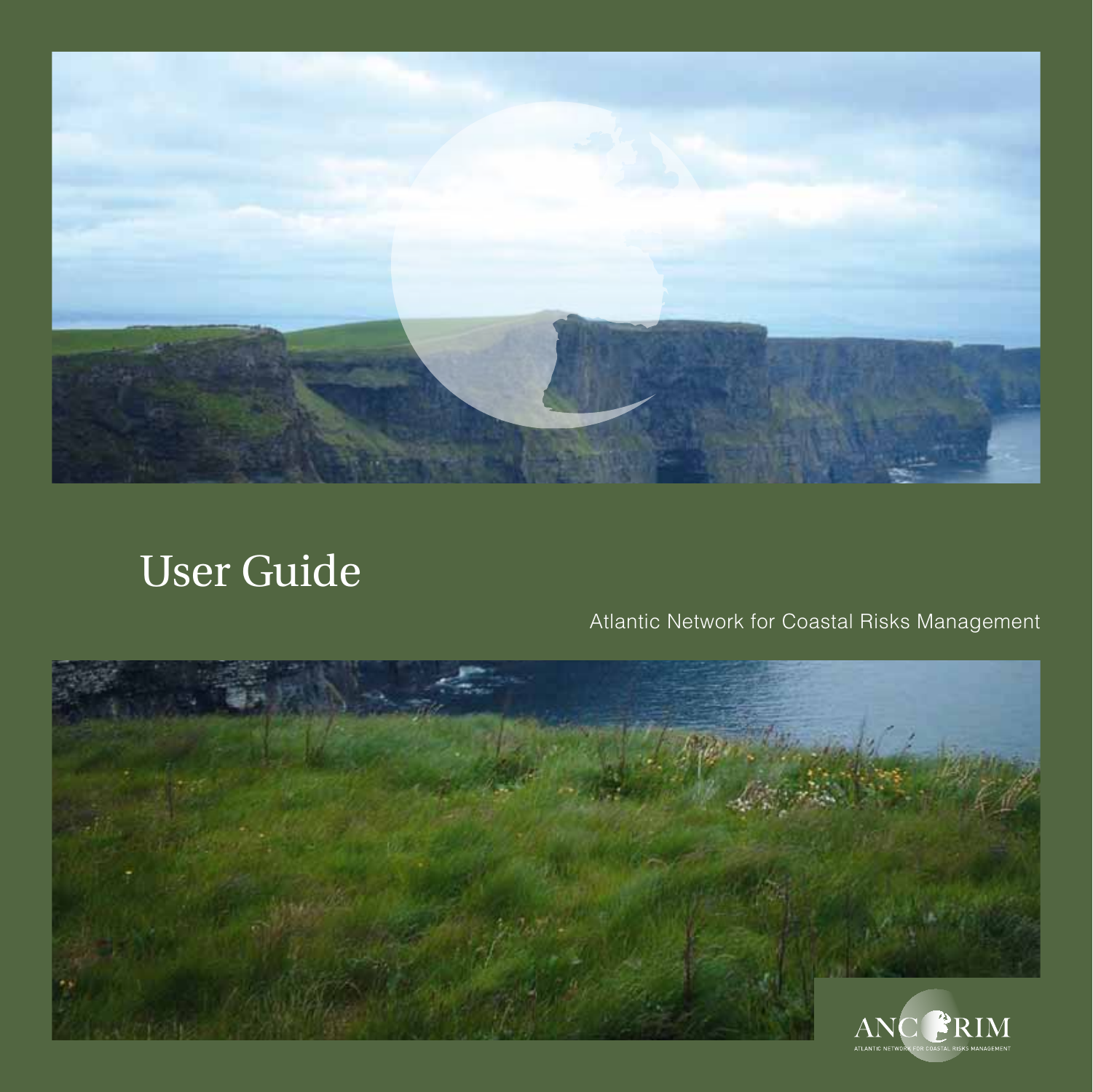The following document includes instructions in order to customize the information provided in the General Guide to the particular risks of a given territory. A local authority, as well as an association or a school class, can add further content that is customized to its own local context, by filling in the additional template called "Coastal risks in my area" available on the Ancorim webpage with the help of this User guide.

The User Guide gives instructions and proposes additional paragraphs that could be completed to better illustrate how risks are manifested in a specific area. Thus, once completed, the document called "Coastal risks in my area" will constitute a complementary information document to the General guide which presents key concepts on coastal risks. Both documents can be used jointly as an enhanced awareness raising activity.



Cliffs of Moher (Ireland)

#### **CONTENTS**

| <b>INTRODUCTION</b>                                                       |                 |
|---------------------------------------------------------------------------|-----------------|
| 1 - THE EUROPEAN ATLANTIC COAST: A VERY SPECIAL ENVIRONMENT               |                 |
| 2 - DEFINITION OF COASTAL RISK                                            |                 |
| 3 - WICH HAZARDS ALONG THE ATLANTIC COAST?                                | 5               |
| <b>4 - SENSIVITY OF OUR COASTAL AREAS</b>                                 | 6               |
| 5 - EXPOSURE OF GOODS AND STAKES TO RISK                                  | 9               |
| 6 - NATURAL RESILIENCE AND RECOVERY CAPACITY                              | 9               |
| 7 - POTENTIAL SOLUTIONS TO IMPROVE COASTAL RISK PREVENTION AND MANAGEMENT | 10 <sup>1</sup> |
| 8 - BIBLIOGRAPHY                                                          | 10              |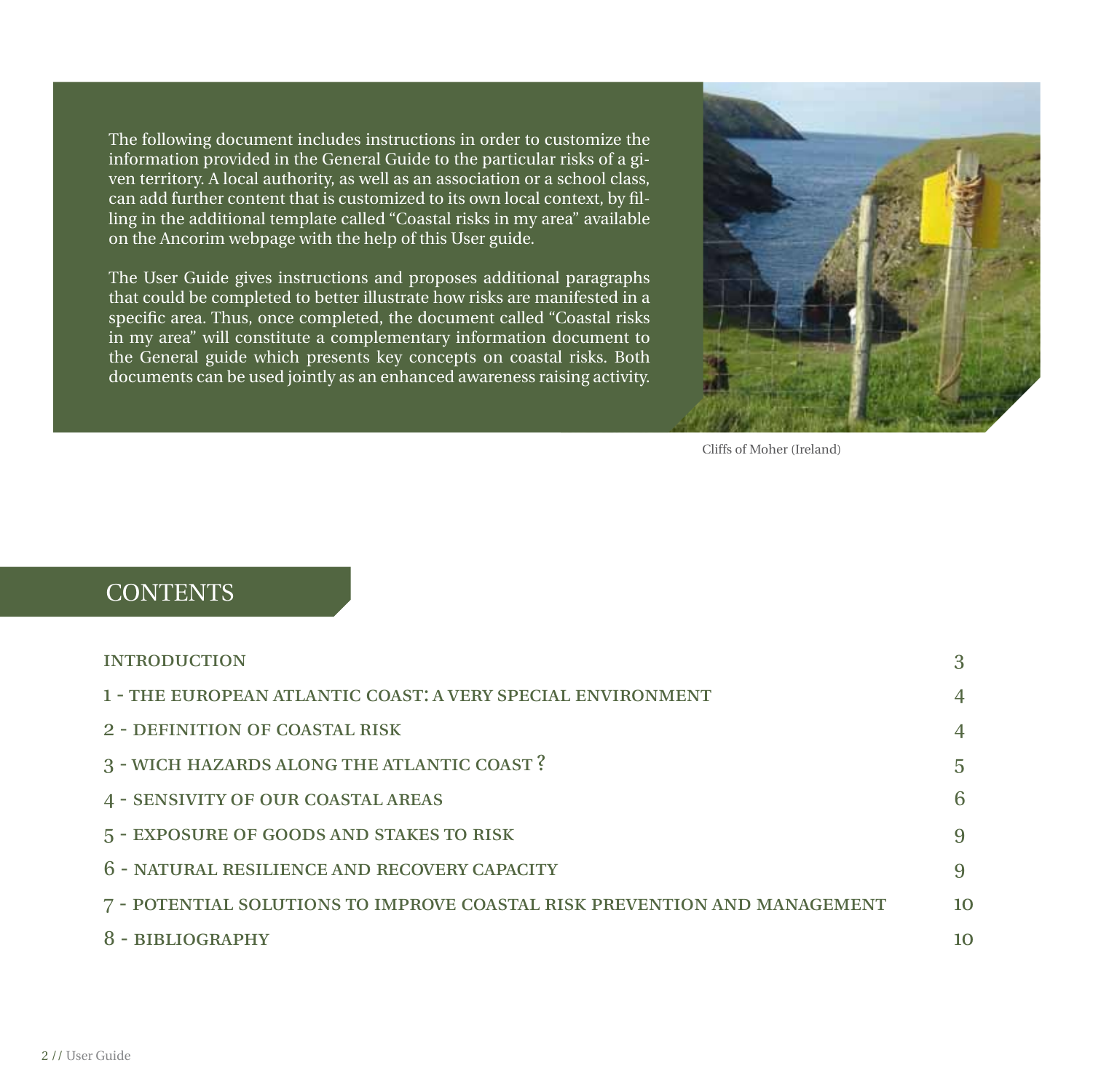#### **INTRODUCTION**

In this section, it is possible to specify the organization in charge of customizing the content of the General guide by using the document "Coastal risks in my area" and the reason why this document has been developed.

- Indicate the area upon which the document is focused.
- Indicate the organisation in charge of adapting the contents of the general guide.
- List the main points to deal with in the guide.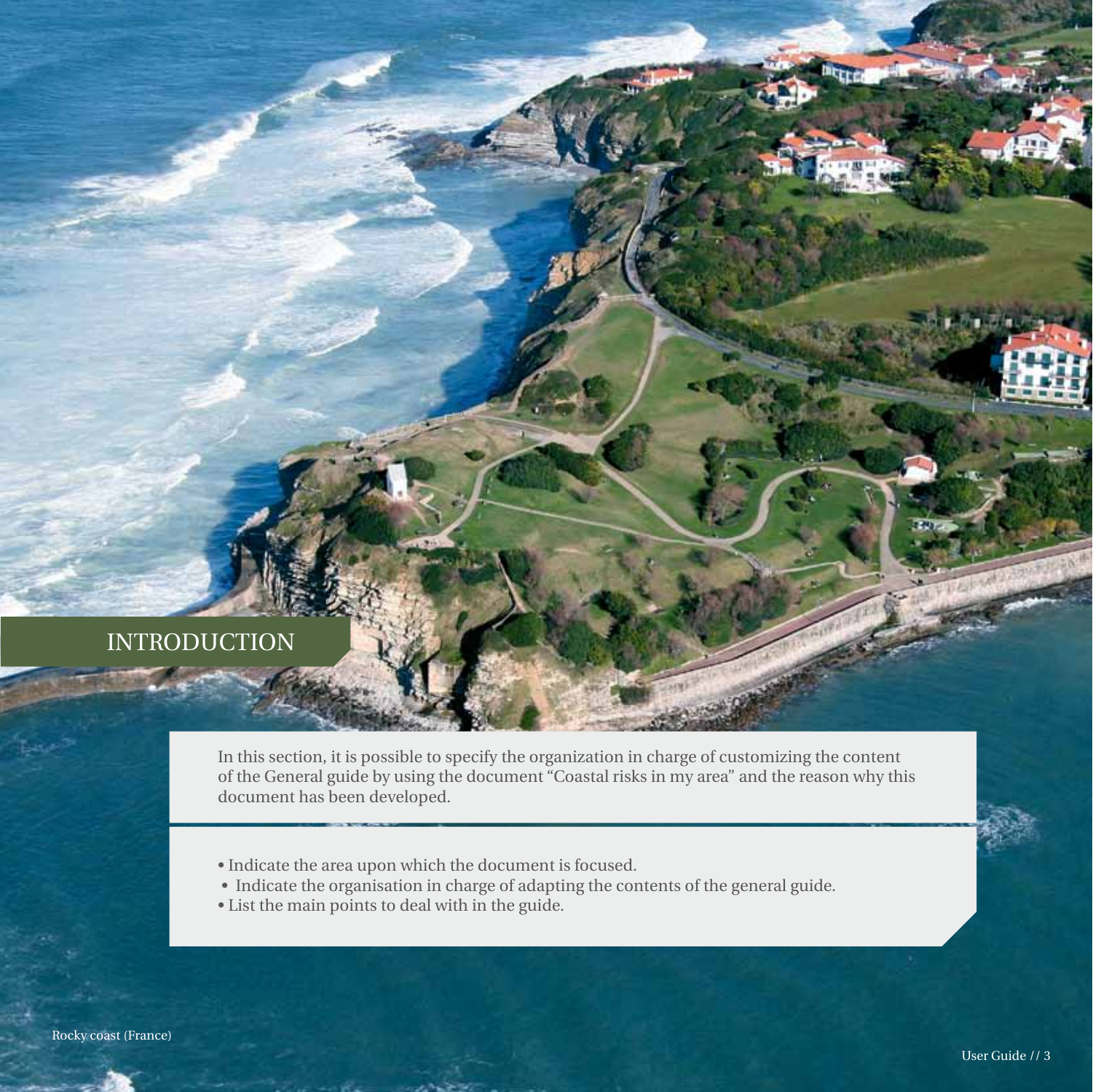#### 1 - the european atlantic coast: a very special environment

This chapter is an overview of the characteristics of the European Atlantic Coast, focused primarily on your local area.

Provide descriptions of the regional context which are specific to your area:

- Climate.
- Landscapes, identifying if there are cliffs, estuaries, beaches, bays, marshes, etc. - Collect pictures for illustration.
- Biodiversity (animal and plant species): which faunistic and floristic species are present in the interested area?
	- Collect pictures for illustration.
	- Are there any specially protected areas (i.e. Natura 2000)?
	- Are there any protected species?
- Human presence:
	- Is the coast populated and urbanized?
	- Is there pressure from tourism in the summer?
	- Are there any infrastructures and economic activities which put pressure on the shoreline and that may be threatened by coastal risks?
- Typology of coasts: read the classification of the General guide and describe the kinds of natural elements (cliffs, platforms, bays, beaches, dunes…).
	- Collect pictures for illustration.

### 2 - definition of coastal risk

No customization is necessary here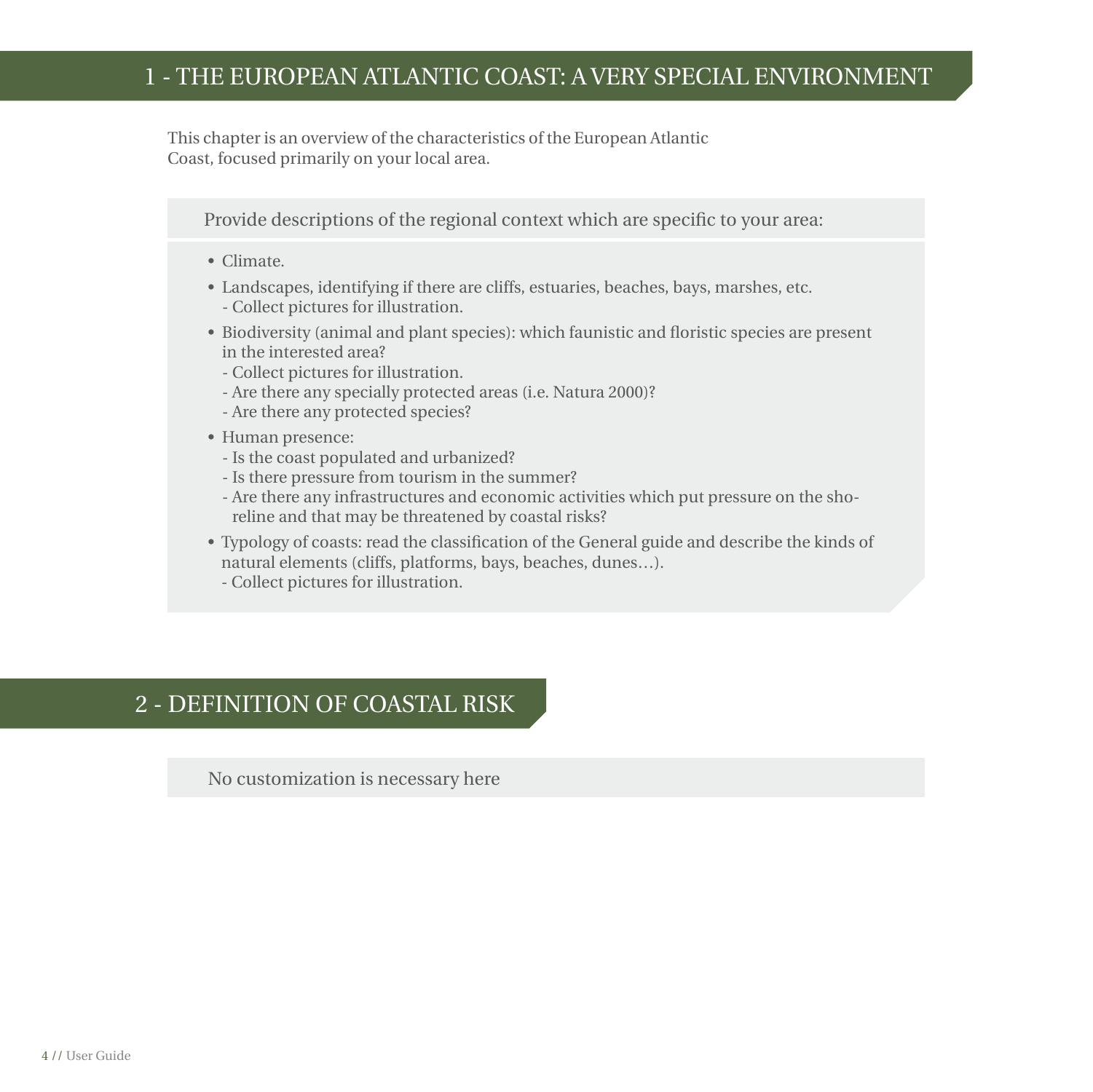### 3 - wich hazards along the atlantic coast ?

This chapter focuses on the main threats to your coast, both natural and human hazards; they are the causes of the risks or potential losses along your coastal area.

Description of the hazards occurring in the area of interest:

- Identify and compile a list of the hazards that affected your coast in the past from the list below and locate the specific areas where these hazards occurred:
	- Coastal erosion and mobility of coastline (including landslides). For example, beaches disappearing or being refilled; dunes disappearing; cliffs in danger or that represent a human threat; and stakes impacted by falling stones.
	- Coastal flooding: caused by strong tides or storms.
	- Variability of water quality: threatens from agriculture, aquaculture or human waste. New species appearing and native species disappearing due to changes in temperature or water quality, etc.
	- Losses and changes to beaches/dunes systems.
	- Change in river courses and river floods. Conservation of sea marshes.
	- Pollution of accidental origin. Industries or transport activities in the area.
	- Pollution of agricultural origin (e.g... negative consequences, for instance, green algae in Brittany)
	- Pollution related to industrial/port activities and urban waste. Analysis of the water waste treatment system.
	- Strong winds/storms: research of damage from past events.
	- Seismic activity/tsunami.
- Give information on the present situation: which are the areas most at risk from natural hazards, as well as from human activities?
- Refer to any scientific studies on hazards which may have been undertaken in the region.
- Refer to any studies on climate change concerning the area.
- Refer to strategies/plans which may have been adopted by regional or local authorities in the interested area to cope with climate change.



Bidart, St Jean-de-Luz (France)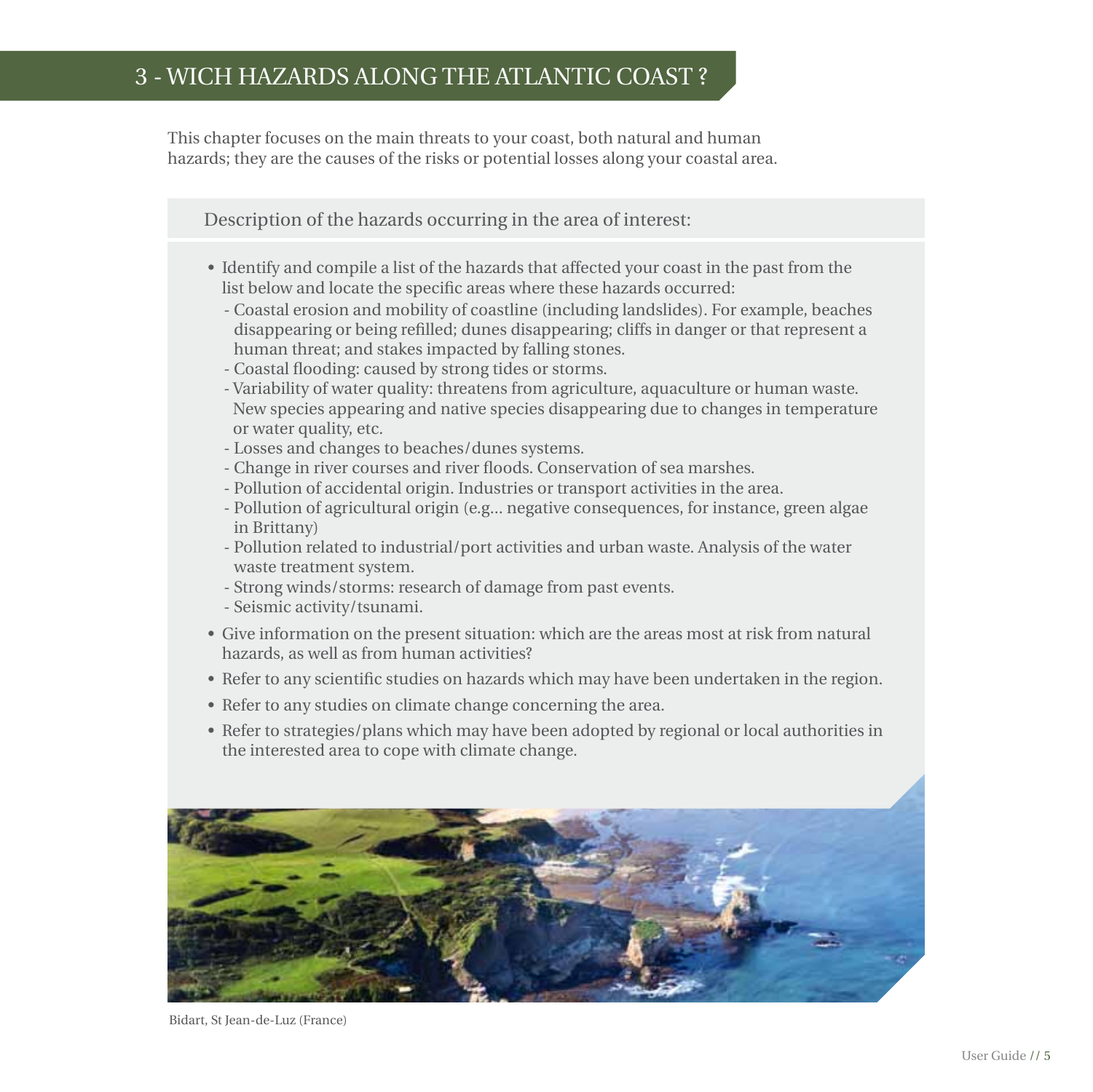### 4 - sensivity of our coastal areas

This chapter describes how your coastal area may react in the face of the hazards and how it is affected by these phenomena (resource loss, changes in the morphology of the coast, hazards to people and other living creatures…).

- Describe the sensitivity concerning the kind of coats:
	- Sandy coats.
	- Rocky coast.
	- Coastal marshes.
	- Estuaries.
	- Others.
- Consider direct and indirect effects. For example, with a storm, we can have damage (direct effect) and future erosive consequences (indirect effects).
- Refer to scientific studies about the sensitivity of your local coastal area that may be available.
- Consult experts or scientists about the sensitivity of the coast to obtain any further information that is required to adapt the contents of the guide to the local context.



Galicia (Spain)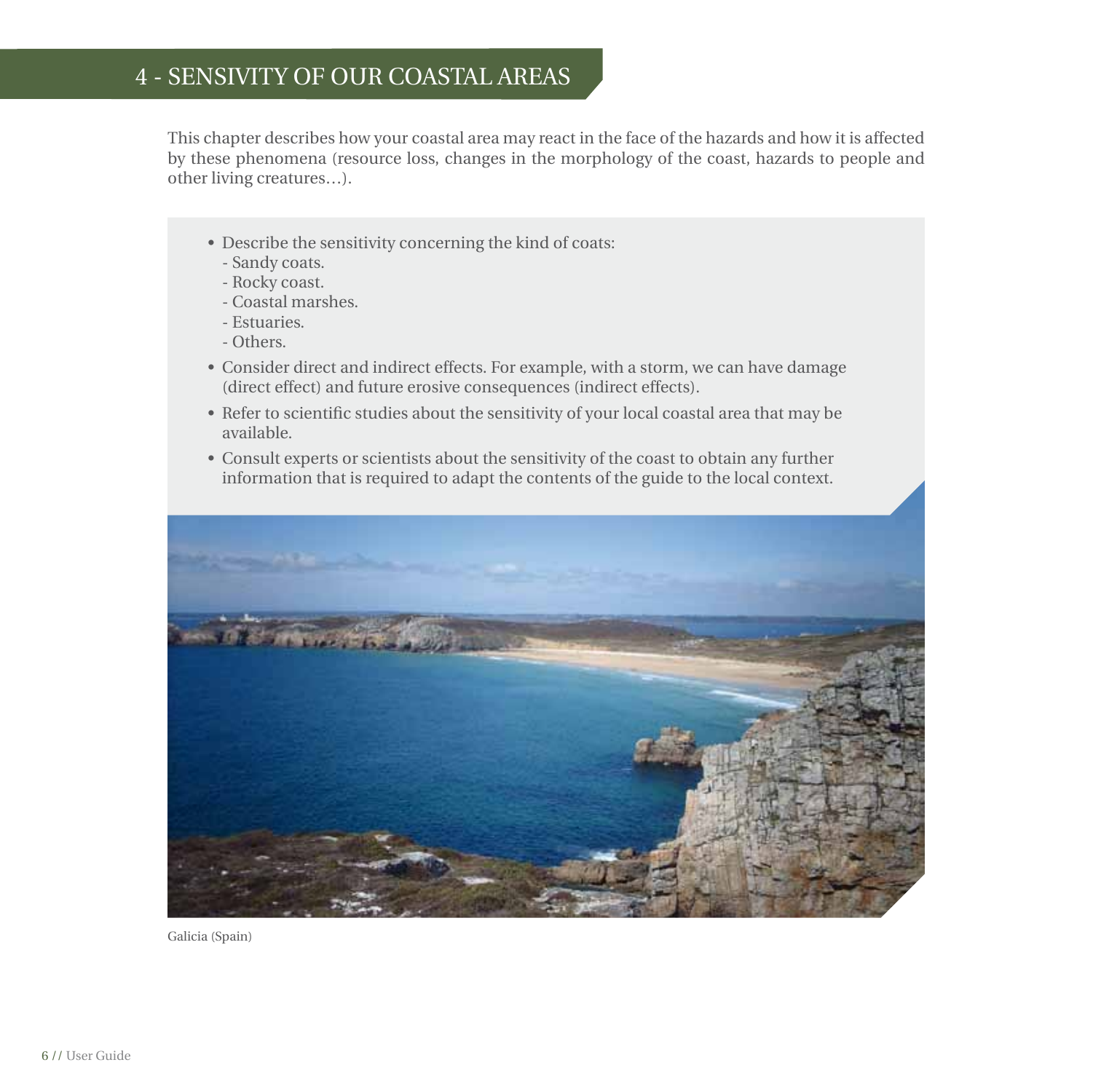North Portugal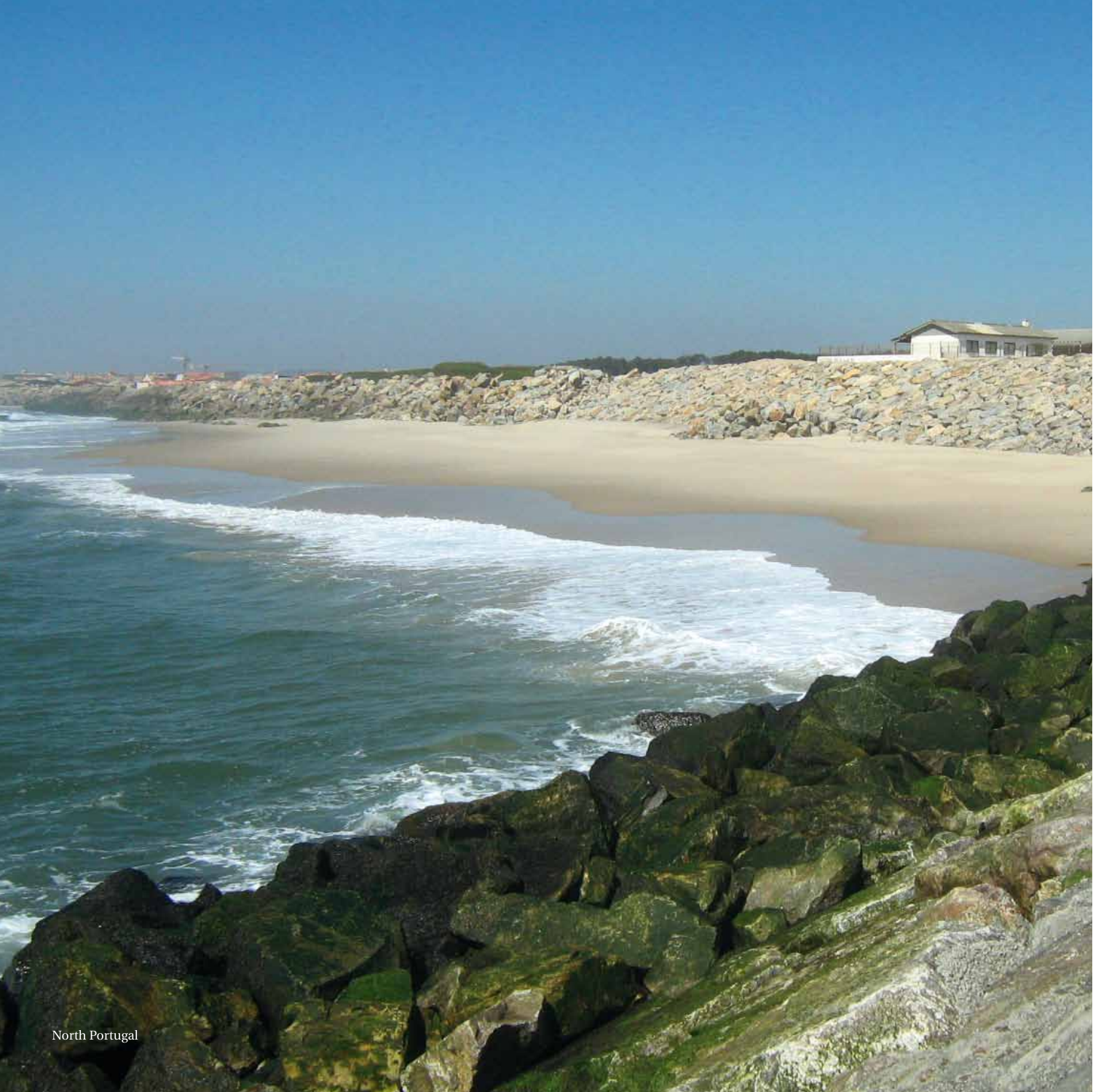#### 5 - exposure of goods and stakes to risk

This chapter focuses on human and natural stakes that are likely to be affected by hazards in your coastal area. These stakes will determine the measures and the plans that will be adopted to face the risks.

- Identify the different stakes in your coastal area threatened by hazards:
	- Natural systems: coastal shoreline (dunes, beaches, cliffs etc.), native species.
	- Economic activities: mention the important industrial areas, residential areas, infrastructures, tourism and leisure activities/areas and other human activities in the economic system of the region.
	- Human presence: are there residences threatened by hazards? What risks are there for pedestrians?
- Analyze trends for the coming years (urban planning, etc.) that may increase the risks: - Urbanization and littoralization.
	- Leisure and mass tourism activities.
	- Excessive exploitation of water resources: fishing, aquaculture and mineral resources. - Others.
- Refer to any scientific studies about these trends that may be of particular relevance to your local coastal area.



Costa de Ribadeo, Galicia (Spain)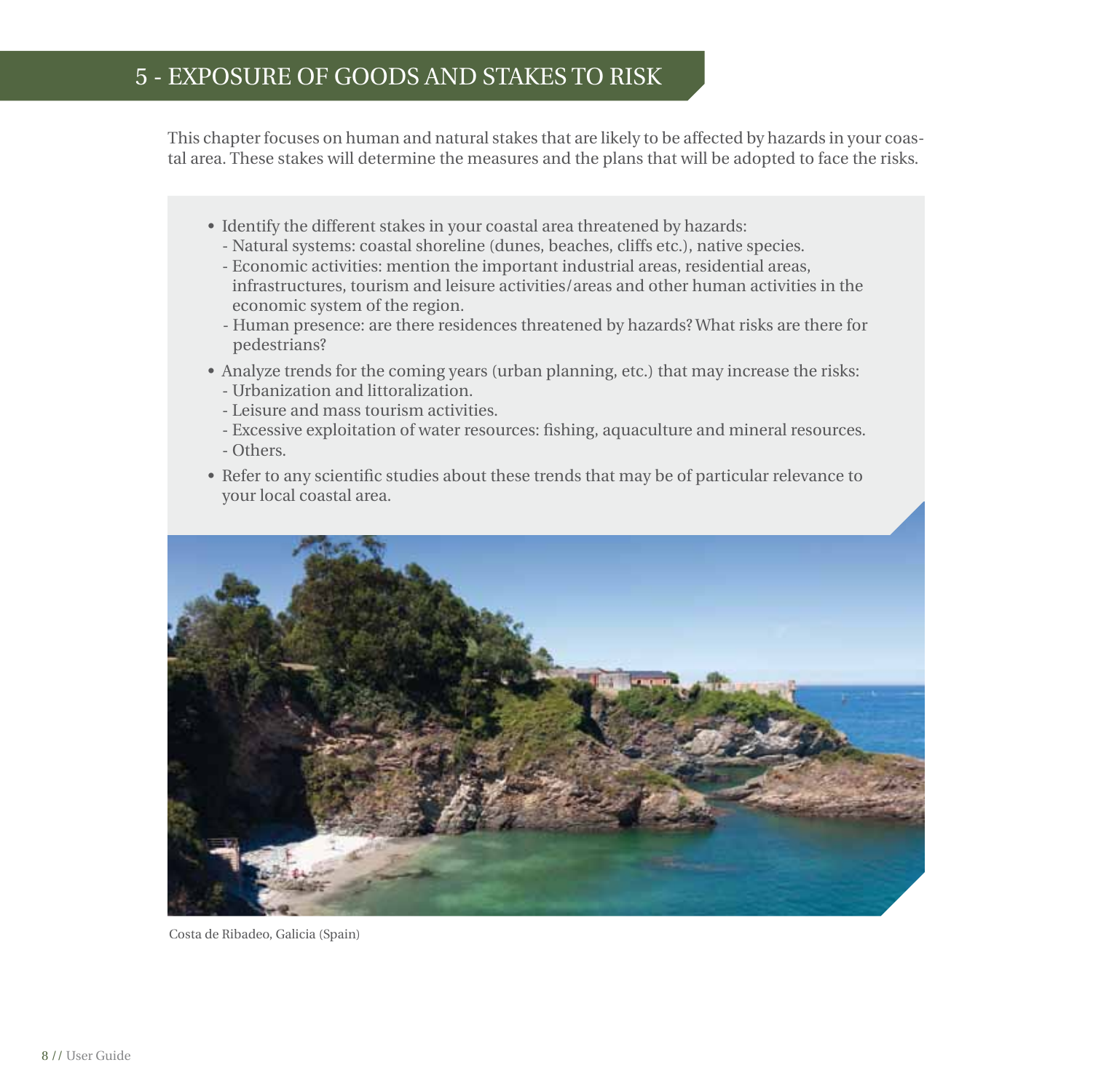### 6 - natural resilience and recovery capacity

This chapter analyses and describes the resilience of your coastal area to hazards, its capacity to absorb them, to adapt to them and to recover from their effects.

- Identify the natural protections and defenses in your coast ("natural coastal infrastructure") - for instance, beaches, dunes, cliffs, etc. These elements central to the defense capacity of many coastal areas against erosion, flooding, storms.
- Identify examples of areas protected by natural infrastructures
- Refer to any scientific studies about these items of particular local relevance.



Pyla, Aquitaine (France)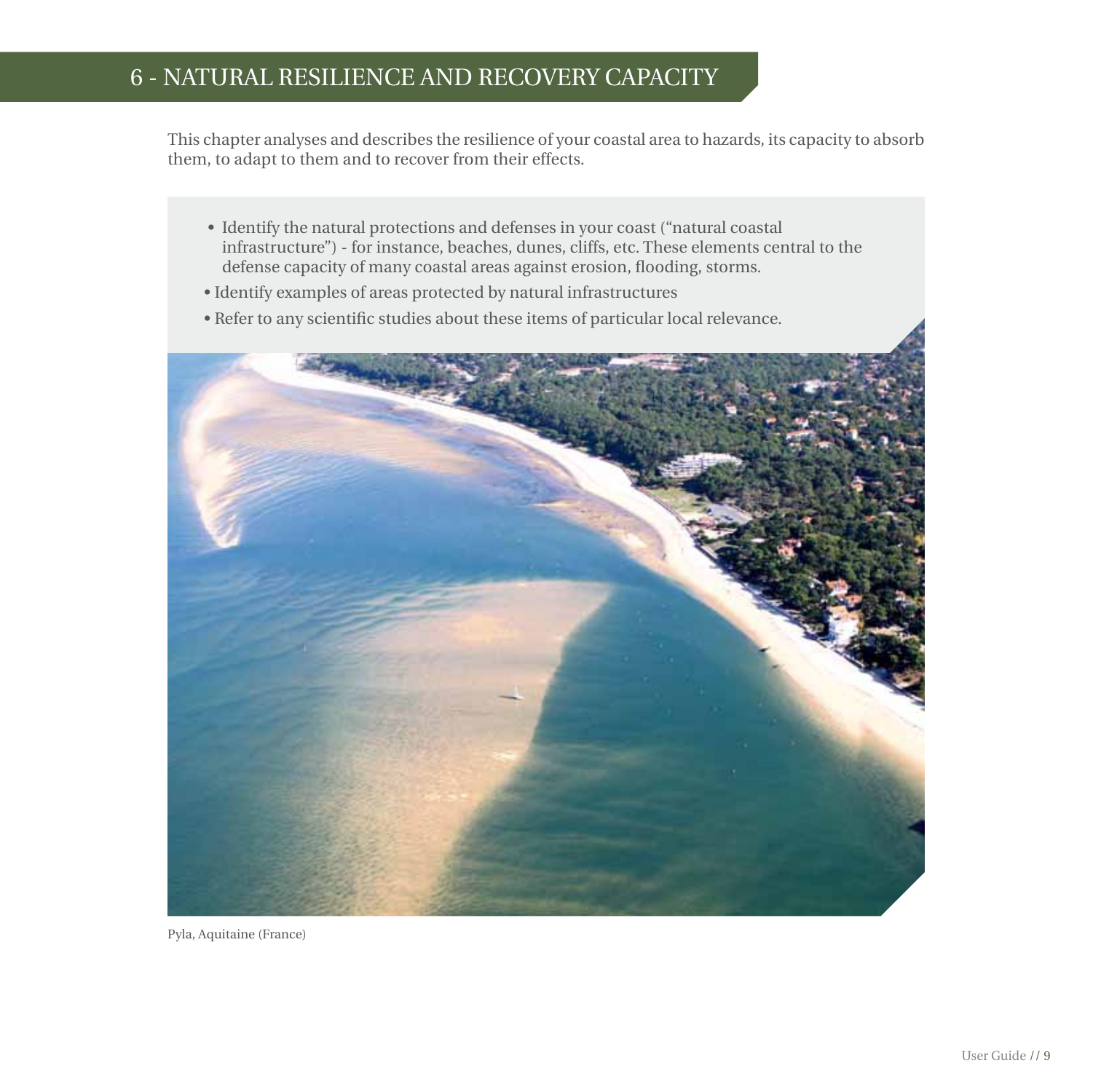# 7 - potential solutions to improve coastal risk prevention and management

This chapter analyses potential solutions and measures to enhance the prevention and governance of coastal risks. It also presents some good practices and case studies that may be applicable to the local context or that may inspire new initiatives.

- Describe your governance system with special reference to the management of coastal risks. Make a brief overview of the situation, referring especially to the Integrated Coastal Zone Management approach.
- Describe good practices in your local area:
- Governance practices: policies, laws, programmes, improvements to institutions…
- Technical practices: training, coastal protection infrastructures, didactic tools, technical studies, operational tools (databases, GIS, observatories, early warning systems…), thematic networks, etc.
- Identify examples of good practices and links to tools and collect pictures to illustrate.
- Present an overview of the main options to mitigate erosion and shoreline mobility issues in your local area. Follow the strategies identified in the General guide. Identify hard and soft solutions that may be appropriate.

#### 8 - bibliography

Remember to add the bibliography consulted in adapting the guide to your area. Indicate the author, title, place and date.

general considerations for document preparation

- Introduce the contents in a didactic, simple and general manner.
- Collect schemes, examples and pictures to make a pleasant guide for the reader.
- Write a short document (no more than 10 pages). A short guide is more manageable for the reader and is generally more acceptable.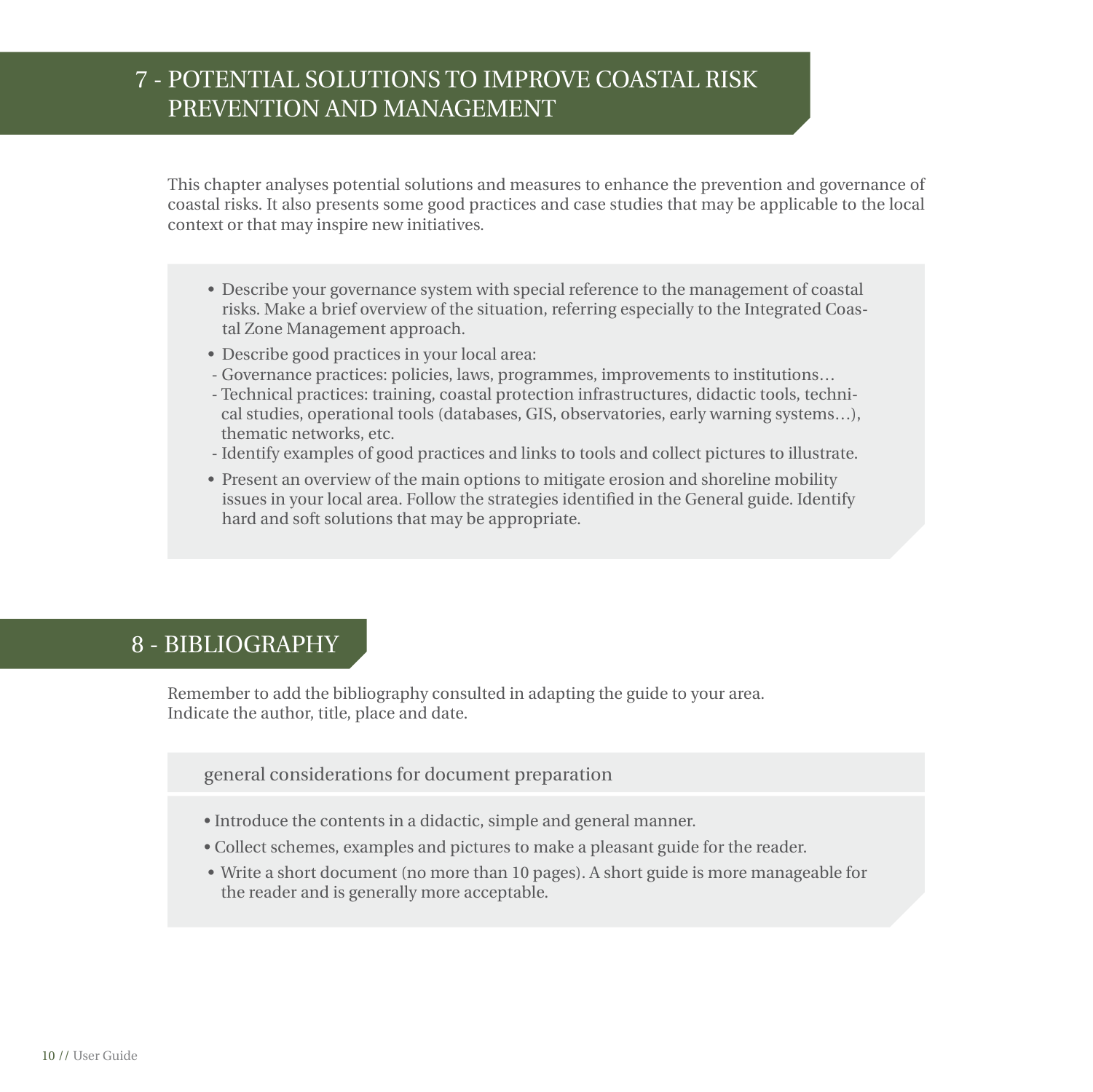